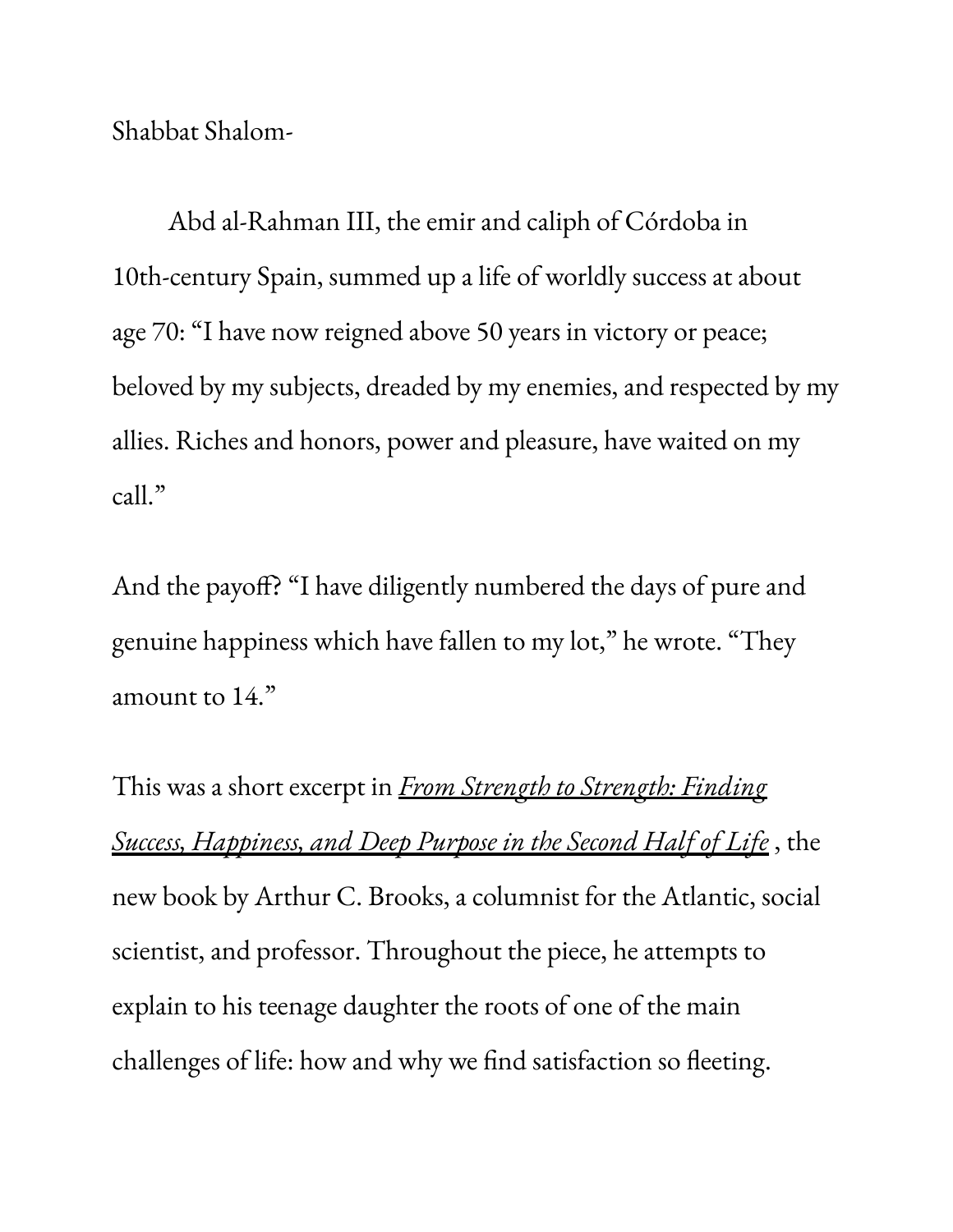Given his background in the social sciences and that it' s, you know, a book, he gives a ton of background and history that we don't have time for today, but I urge you to get the book and read through.

Brooks makes a few impactful points in the solutions section of his piece geared toward helping us move from dissatisfaction to satisfaction. While there are two that I want to focus on, the third is also a fascinating idea that I want to note. He suggests making a reverse bucket list. One should start with the typical list while being fully honest. This usually ends up being things within the category of power, money, pleasure, and honor. Then he suggests imagining yourself 5 years from now, full of happiness and peace, and trying to write out the forces that got you there. Then, he suggests comparing those two lists.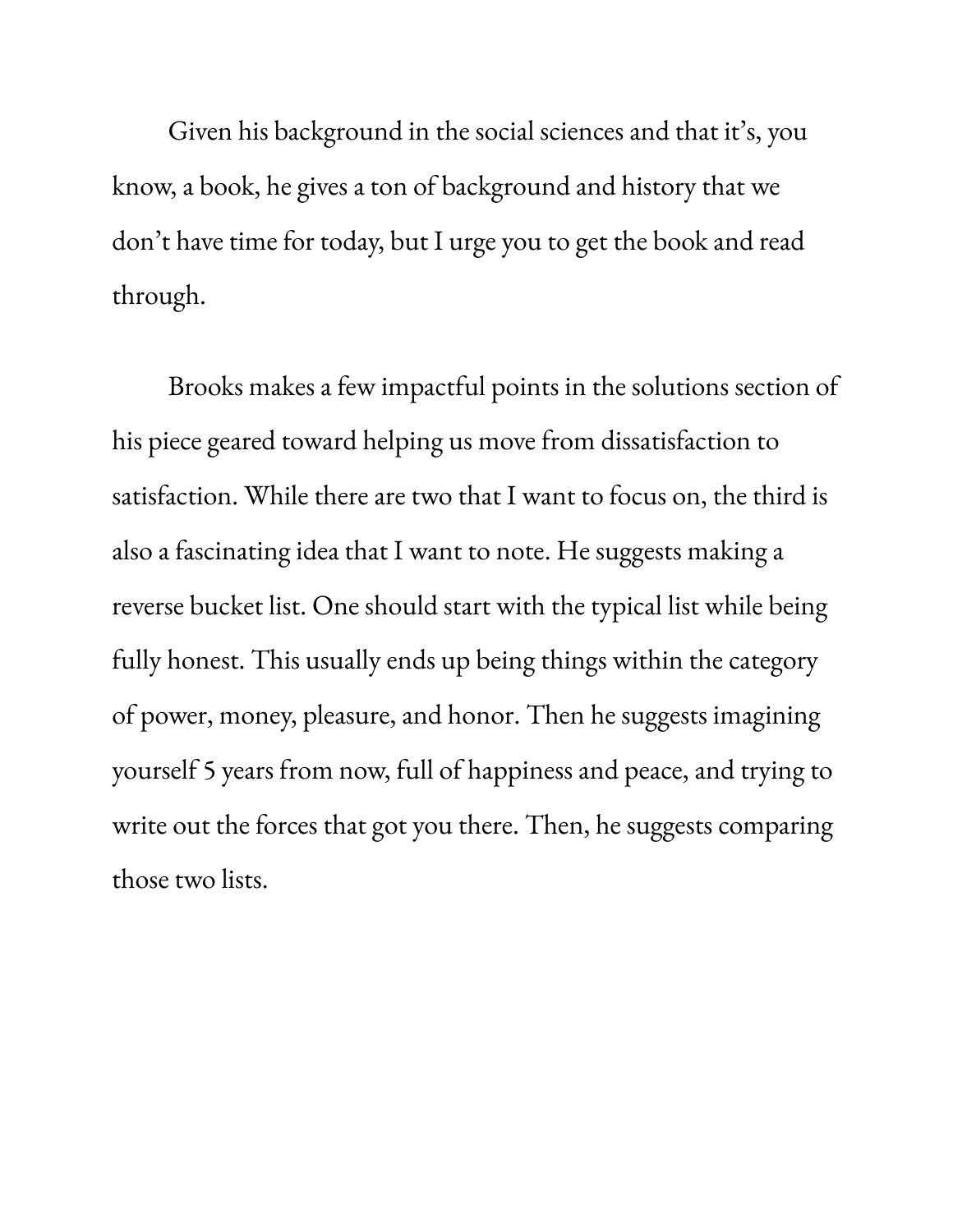Invariably, the latter of the two lists, the forces that bring one to a place of calm and happiness are intrinsic as opposed to the first list which often come from external forces. And, wouldn't you know, satisfaction borne out of internalized forces ends up being a lot longer lasting than externally driven ones.

The other two solutions he offers are deeply meaningful. The first is titled "Going from Prince to Sage." He uses the examples of Thomas Acquinas and the Buddha to share that satisfaction lies not in attaining high status and holding on to it for dear life, but in helping other people—including by sharing whatever knowledge and wisdom I' ve acquired. In other words, elevate others with wisdom to bring more satisfaction to your life. While his examples don't get from our tradition, we know this to be a very Jewish notion.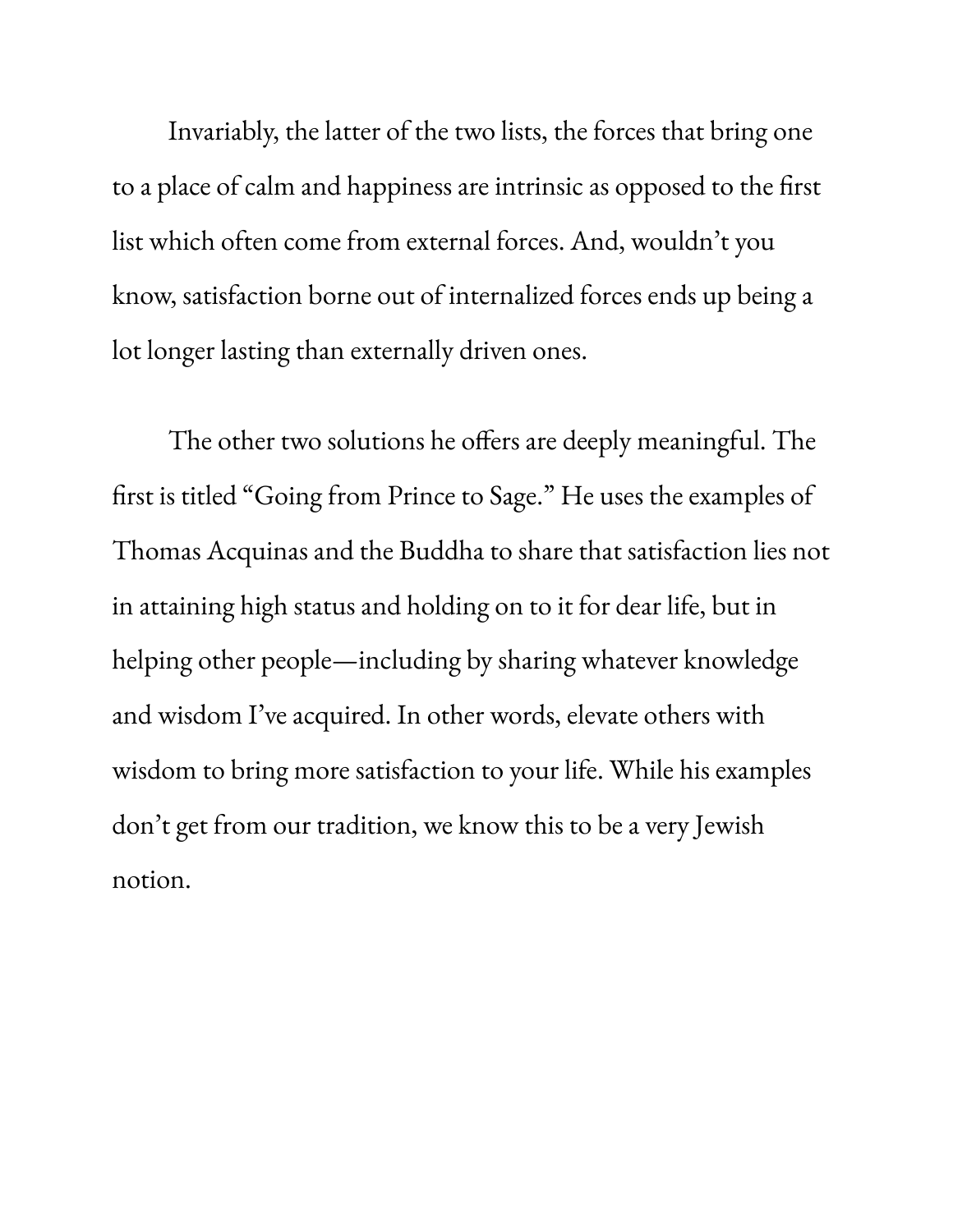The other solution he offers is titled "Getting Smaller." He breaks this down as a practice less driven by getting rid of stuff and more about paying attention to small things and really being present for them. Riffing off of the recently deceased, Thic Nhat Hanh, when you 're washing the dishes, just be washing the dishes. Every day he says, have an item on your to-do list that involves being truly present for an ordinary occurrence. You never know what it might teach you.

While I recognize that for some of you, this may come across as new-agey, I think there ' s immense potential in this framework. Especially lately as I have found that more often than not, when I have been asking folks how they are, I get some form of "hanging in there." Which is totally understandable. I' ve even begun taking it on as my typical answer for so many reasons: doldrums of winter, covid still around although light may be nearing, civil strife, and plenty of other things. So what can we do? And how can our tradition help us in this feeling? And how does that work with Brooks ' piece?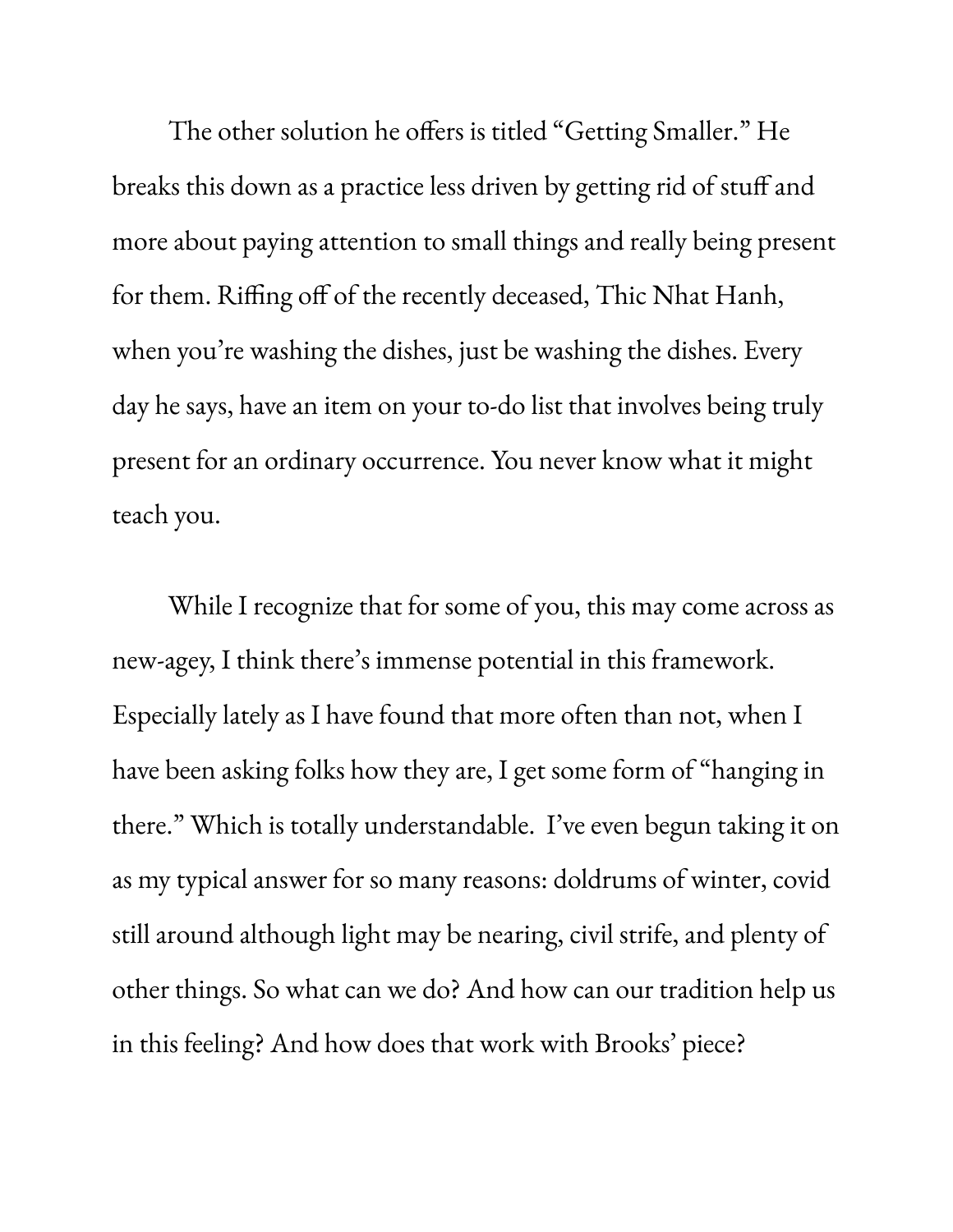While the answers here may seem contemporary, there is a similar dynamic found in our Parsha this week. When we open up with Parshat Tetzaveh, we get waist deep very quickly in all the specifics of the tent of meeting, the garb of the priests, and the various procedures that need to take place just so. While this could have the potential to make a reader' s eyes gloss over, I urge you to not let that happen.

Even the beginning line of the Parshah, if we look closely enough, cues us to something larger. Reading the book of Exodus from the beginning makes you think that there will never be another parsha where Moses isn't named.

From the beginning of his life up through last week' s parsha, we get constant Moses all the time. He ' s the great leader of the people, sheperding them from slavery to freedom to right on the cusp of the promised land. Even when we switch gears and start to learn about the tabernacle, he is the ombudsman through whom the majority of the work is delegated.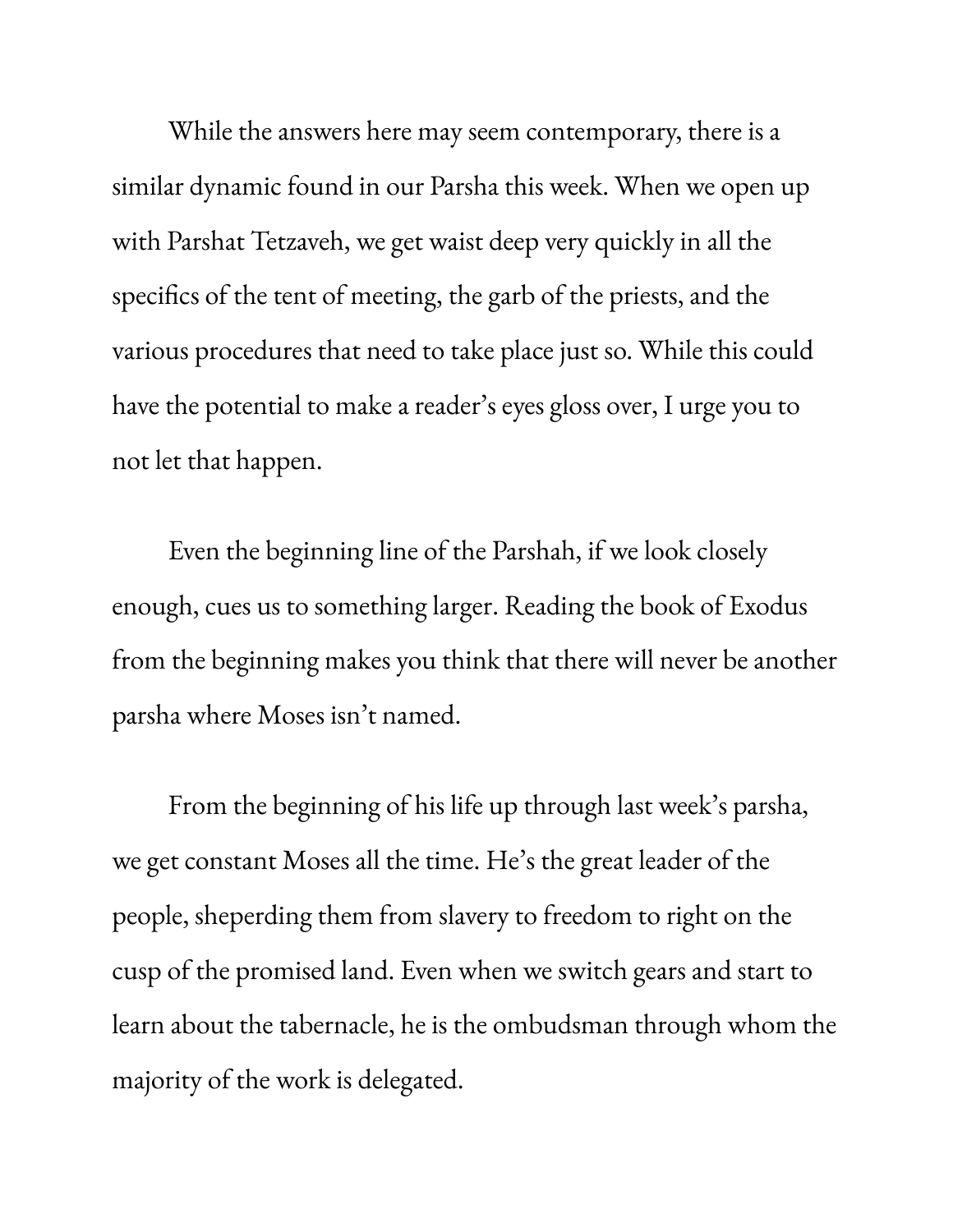It is curious then that this week' s Parshah does not contain one explicit mention of his name. Has he suddenly become persona non grata? This is when we pay attention to the first line of the parsha: I .Israel of children the command you ,You- ְו ַאָּ֞תה ְּת ַצֶּ֣וה**׀** ֶאת־ ְּבֵ֣ני יִ ְׂשָר ֵ֗אל have translated it literally for you to get the point of this oddity of this verse. The "you" there has to be Moses. He has been the main one doing the acting on God' s behalf so although not mentioned by name in this parshah, he is here. But why the doubling of the "you?"

The Alshich Hakadosh, the 16th century Kabbalist answers this with the following:

After hearing all about Aaron and his sons' work as Priests and Betzalel and Ohaliab's hand in the building, would Moses' heart not be soured to say, "'What is this that the Lord has done to me,' as I have no portion in this great thing!" God came to speak to his heart and to comfort him. And God said, "Do not be concerned, since your portion is greater than all of them. For it is through that which 'you command' the Children of Israel with all of the commandments. They also merit in that which 'They shall take the oil to you, etc.' As through this, they will be effective in lighting the permanent lamp - as will be explained - to bring them light for the world to come. However without you, they would not have merited this.

Moses is sad. He feels left out. He sees everyone else getting to

do stuff and wonders what his role will be. He ' s "hanging in there."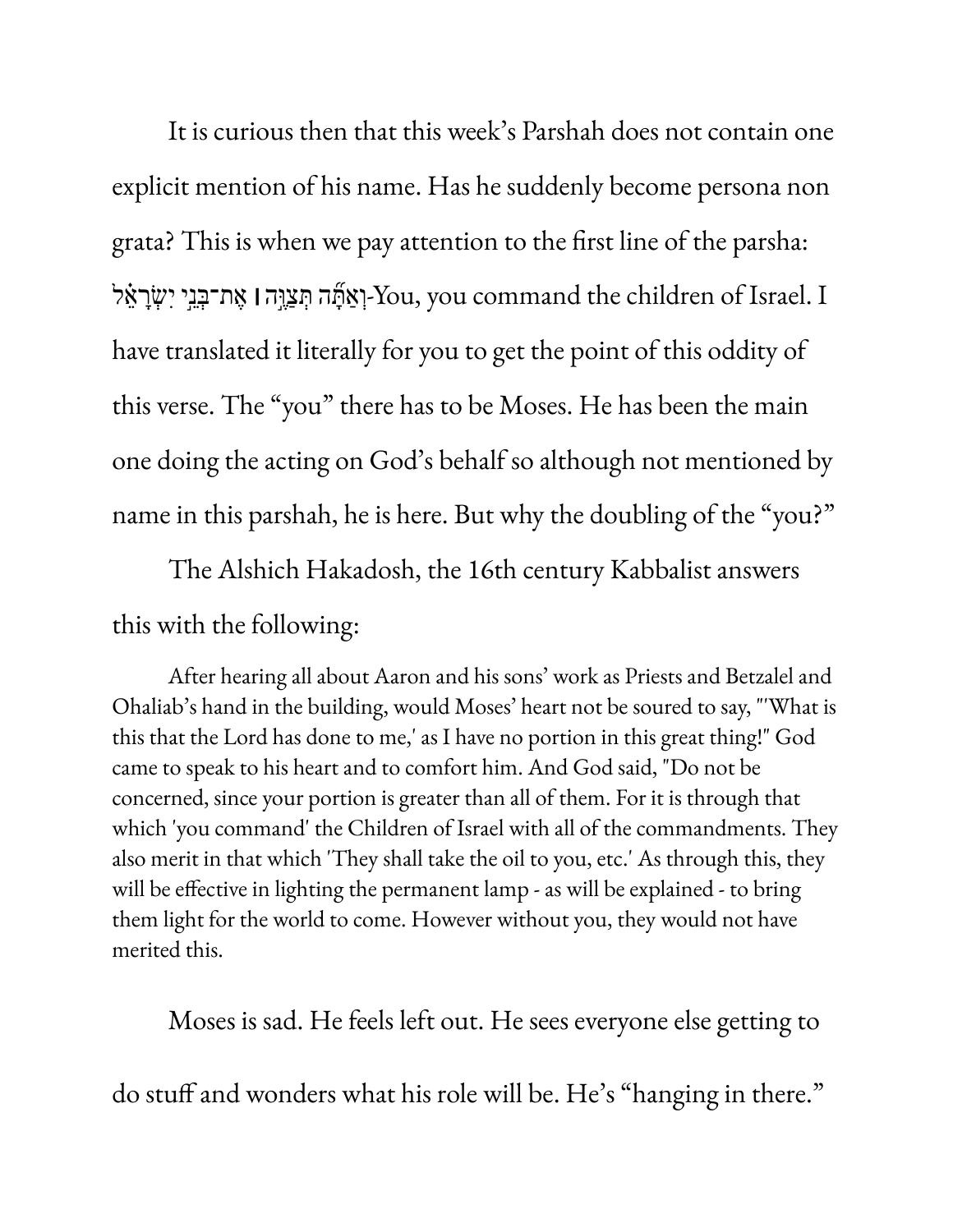God comes to assuage this feeling by saying this whole thing could only happen, all the building, all the lighting, all the ceremony because of your role Moses. Look around yourself, Moses. Pay attention to the little things that are happening. Could any of them really take place without your hand in delegating to Betzalel or inaugurating Aaron and his sons?

Sometimes when we 're working at something for so long, we forget about all the little things that got us there-all of those building blocks that we had a hand in. We feel adrift. We feel that dissatisfaction. We 're just hanging in there.

And here God reminds Moses to actually look around and pay attention to the myriad ways that he has performed greatness. From that shift in focus, our whole perspective has the potential to shift.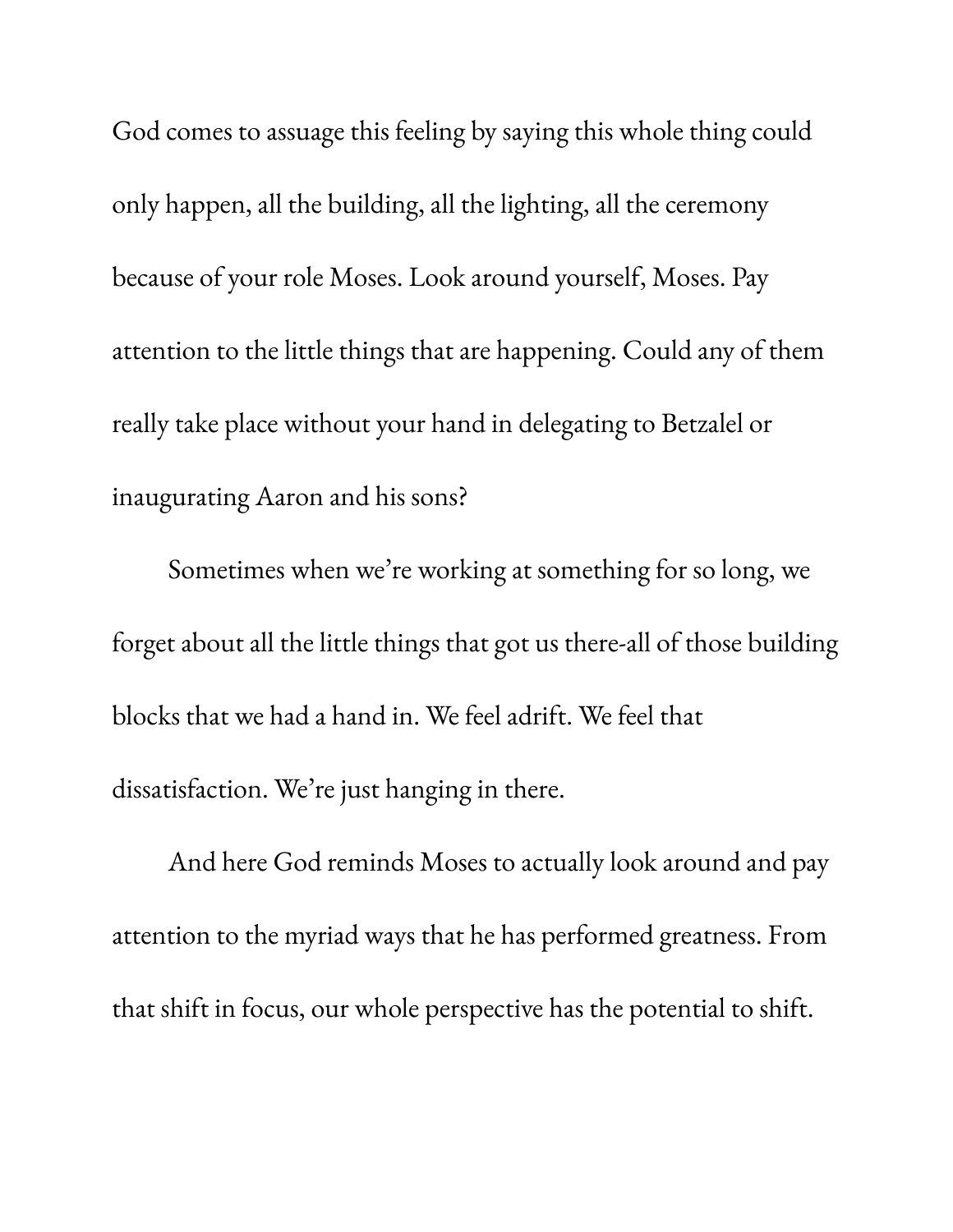The beauty of this pasuk doesn't just stop there. For if we think about it, it should jump out at us that Moses is the one commanding here. Normally we think of God as the commander in chief so what gives?

The Noam Elimelech of Lizhensk, one of the great Chasidic masters of the 18th century in Poland argues that it is a reminder to Moses and anyone who is involved in work on behalf of others. God can only do so much in the upper realms. The " v ' atah tetzaveh-You command" is a reminder to all of us that you have to bring influence and blessing to other people. You can't just rely on God to do it.

That whole notion that the verse is about the people bringing crushed olives to light a flame is more than that. According to the Noam Elimelech, it' s the idea that every person has a responsibility to pass wisdom and power to other people to help them "light their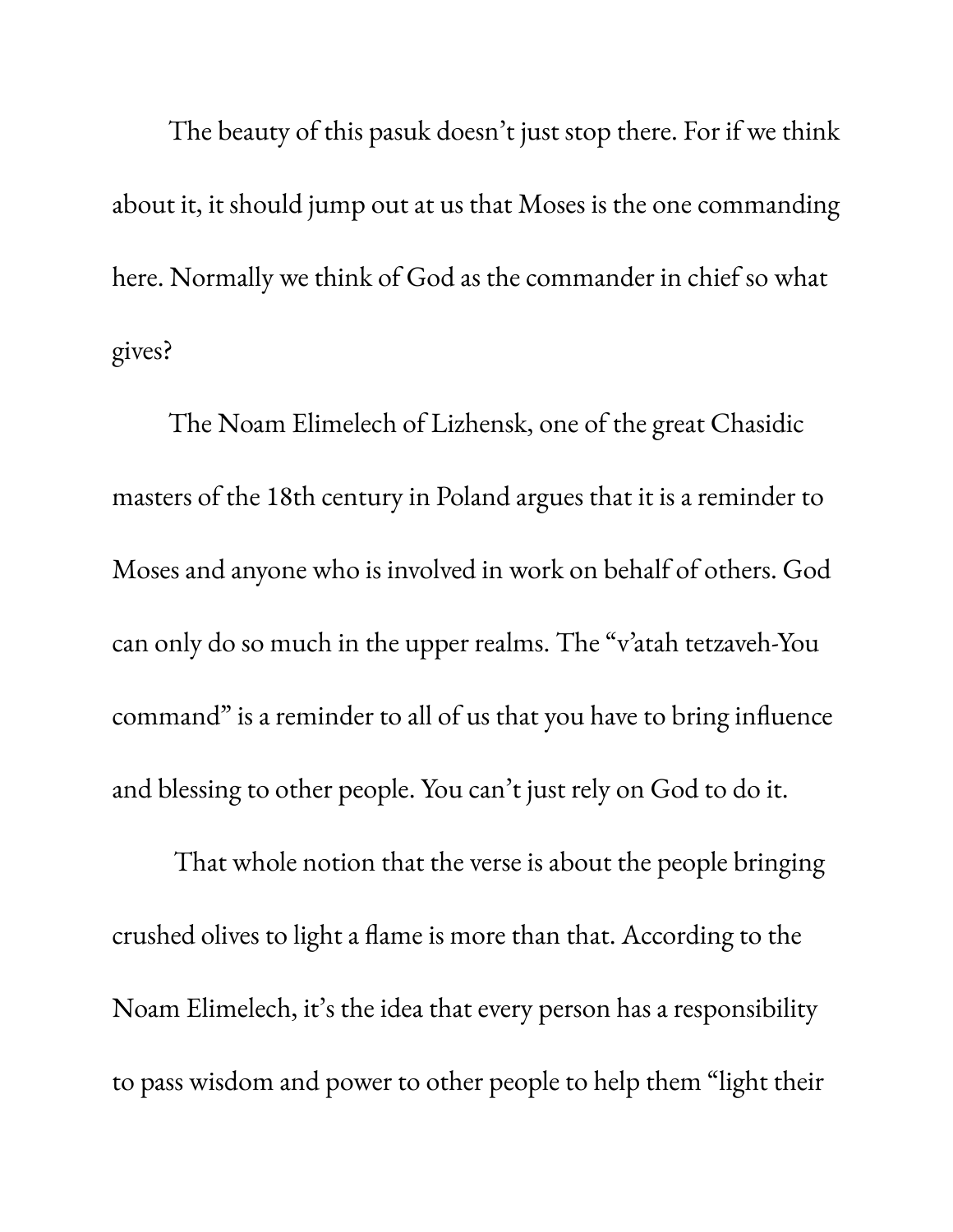flame " as it were. In other words, to find satisfaction and happiness, become a sage, as Professor Brooks argued.

Power and satisfaction that come to serve just the self tend to be fleeting. But when you can provide and give to others, that is where the long lasting sense of satisfaction comes. So in response to this "hanging in there " that many of us feel, this Parshah pairs beautifully with the piece from Brooks.

Remember your value by noticing the little things around you that attest to all that you have done, both to yourself and to others. Moses was like us too in feeling this struggle. But we can be reminded like Moses was, to be in the moment. Pay attention. As poet Adrienne Maree Brown writes, " what we pay attention to grows, " our self included. And of course, when we find ourselves in